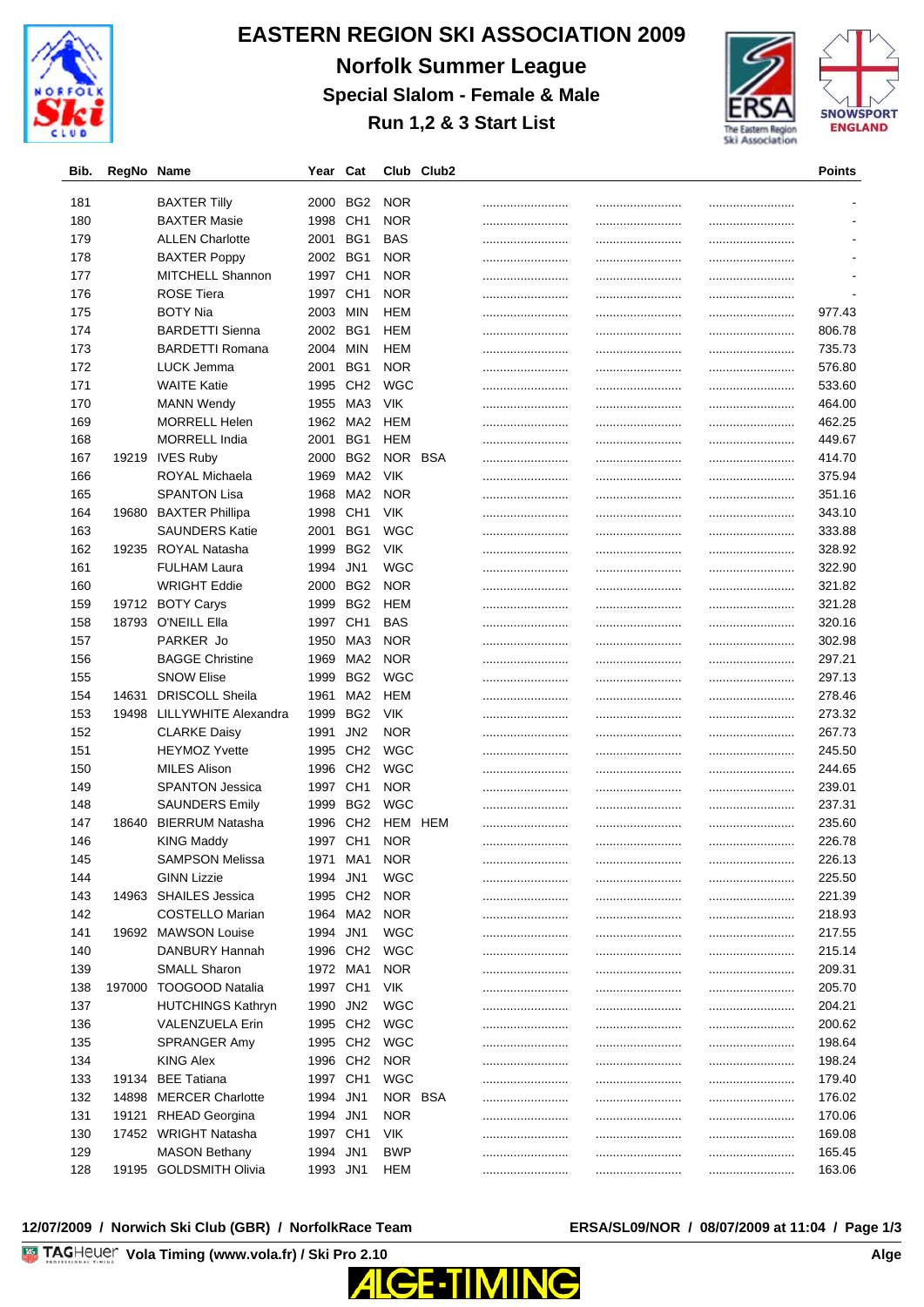## **EASTERN REGION SKI ASSOCIATION 2009 Norfolk Summer League Special Slalom - Female & Male Run 1,2 & 3 Start List**

| Bib. | RegNo Name |                             | Year Cat |                 |            | Club Club2 |          | <b>Points</b>                    |
|------|------------|-----------------------------|----------|-----------------|------------|------------|----------|----------------------------------|
| 127  |            | <b>WARRINGTON Brittany</b>  | 1989     | SEN             | BWP        | SС         |          | <br>153.25                       |
| 126  |            | COE Megan                   | 1997     | CH <sub>1</sub> | <b>NOR</b> |            | <br>     | <br>146.01                       |
| 125  |            | 14962 SHAILES Polly         | 1996     | CH <sub>2</sub> | <b>NOR</b> |            |          | <br>130.80                       |
| 124  |            | 14159 ANDERSON Beverley     | 1970     | MA1             | VIK.       | Κ          | <br>     | <br>115.17                       |
| 123  |            | 17323 YEUNG Isabelle        | 1994     | JN1             | <b>VIK</b> |            |          | <br>93.57                        |
| 122  |            | 19133 BEE Anastasia         | 1994     | JN1             | WGC        |            | <br>     | <br>98.17                        |
| 121  | 19370      | <b>BUTCHART Lucy</b>        | 1994     | JN1             | <b>VIK</b> |            |          | <br>141.56                       |
| 120  |            | <b>HINDES Michelle</b>      | 1970     | MA1             | <b>NOR</b> |            |          | <br>141.65                       |
| 119  |            | <b>ALVEY Claire</b>         | 1991     | JN <sub>2</sub> | <b>VIK</b> |            |          | <br>100.55                       |
| 118  | 19160      | <b>HENDERSON Anna</b>       | 1998     | CH <sub>1</sub> | HEM        | HEM        | <br>     | <br>135.68                       |
| 117  | 14964      | <b>SHAILES Ellen</b>        | 1993     | JN1             | <b>NOR</b> |            |          | <br>80.98                        |
| 116  | 12478      | MANN Sarah                  | 1984     | <b>SEN</b>      | <b>VIK</b> |            |          | <br>135.14                       |
| 115  | 18931      | MILES Joanna                | 1993     | JN1             | WGC        |            | <br><br> | <br>107.72                       |
| 114  |            | 18349 POWELL Caroline       | 1994     | JN1             | BWP K      |            | <br>     | <br>54.37                        |
| 113  | 19194      | <b>GOLDSMITH Laura</b>      | 1992 JN2 |                 | HEM        |            |          | 125.20                           |
| 112  |            | 19360 BAXTER Samantha       | 1995     | CH <sub>2</sub> | <b>VIK</b> |            | <br>     | <br>145.76                       |
| 111  |            | 19016 SKIPPER Sophie        | 1995     | CH <sub>2</sub> | <b>NOR</b> |            | <br>     | <br>92.70                        |
| 95   |            | LIST-SHIPLEY Philip         |          |                 |            |            |          |                                  |
|      |            |                             | 1994     | JN1             | BAS        |            |          |                                  |
| 94   |            | <b>ROSE Tobias</b>          | 2002     | BG1             | <b>NOR</b> |            | <br>     |                                  |
| 93   |            | <b>SYDER James</b>          | 1998     | CH <sub>1</sub> | <b>NOR</b> |            | <br>     |                                  |
| 92   |            | <b>SCOTT Max</b>            | 1971     | MA1             | <b>NOR</b> |            | <br>     | <br>$\blacksquare$               |
| 91   |            | <b>RATCLIFFE Josh</b>       | 1999     | BG <sub>2</sub> | <b>NOR</b> |            |          | <br>$\overline{\phantom{a}}$     |
| 90   |            | <b>SYDER Mark</b>           | 1967     | MA2             | <b>NOR</b> |            | <br>     | <br>$\overline{\phantom{a}}$     |
| 89   |            | <b>CLAYTON Adam</b>         | 1996     | CH <sub>2</sub> | <b>NOR</b> |            |          | <br>$\overline{\phantom{a}}$     |
| 88   |            | CARUANA Ronan               | 2003     | MIN             | <b>VIK</b> |            | <br>     | <br>$\overline{\phantom{a}}$     |
| 87   |            | <b>HARRIS Matthew</b>       | 1998     | CH <sub>1</sub> | <b>BAS</b> |            | <br>     | <br>$\qquad \qquad \blacksquare$ |
| 86   |            | <b>RICHARDSON Thomas</b>    | 1997     | CH <sub>1</sub> | <b>NOR</b> |            | <br>     | <br>$\blacksquare$               |
| 85   |            | GOTTS Joe                   | 1987     | SEN             | <b>NOR</b> |            | <br>     |                                  |
| 84   |            | <b>BOND-PRESTON Joe</b>     | 2002     | BG1             | <b>NOR</b> |            | <br>     | <br>672.76                       |
| 83   |            | <b>TRINDER Ross</b>         | 2001     | BG1             | <b>VIK</b> |            | <br>     | <br>620.64                       |
| 82   |            | <b>ALLEN George</b>         | 2003     | MIN             | <b>BAS</b> |            | <br>     | <br>563.24                       |
| 81   |            | <b>THOMPSON Connor</b>      | 2000     | BG2             | <b>VIK</b> |            | <br>     | <br>557.45                       |
| 80   |            | <b>BOND-PRESTON Jack</b>    | 1999     | BG <sub>2</sub> | <b>NOR</b> |            |          | <br>507.96                       |
| 79   |            | <b>BINGHAM Nicholas</b>     | 2002     | BG1             | <b>BWP</b> |            |          | 497.93                           |
| 78   |            | <b>KING Patrick</b>         | 2001     | BG1             | <b>NOR</b> |            | <br>     | <br>471.29                       |
| 77   |            | 19174 BIERRUM Ewan          |          | 2000 BG2 HEM    |            |            | <br>     | <br>429.60                       |
| 76   |            | <b>BARDETTI Marco</b>       | 1973     | MA1             | <b>HEM</b> |            |          | 411.70                           |
| 75   |            | CARUANA Kieran              |          | 2000 BG2        | VIK        |            | <br>     | <br>410.88                       |
| 74   |            | <b>PAYNE George</b>         | 1999 BG2 |                 | <b>BAS</b> |            | <br>     | <br>405.67                       |
| 73   |            | <b>PAYNE Arthur</b>         | 2001 BG1 |                 | BAS        |            | <br>     | <br>389.90                       |
| 72   |            | <b>BARDETTI Gianluca</b>    |          | 1999 BG2 HEM    |            |            | <br>     | <br>365.63                       |
| 71   |            | RINALDI-JONES Alex          |          | 1999 BG2        | BAS        |            | <br>     | <br>362.35                       |
| 70   |            | DOWDEN Mason                | 1997 CH1 |                 | VIK        |            | <br>     | <br>347.42                       |
| 69   |            | <b>TROUNG Aaron</b>         | 2001     | BG1             | <b>VIK</b> |            | <br>     | <br>346.57                       |
| 68   |            | <b>GRAINGER Christopher</b> | 1999     | BG2             | <b>VIK</b> |            | <br>     | <br>338.82                       |
| 67   |            | 18860 WARMINGTON Nicholas   | 1957     | MA3             | HEM        |            | <br>     | <br>330.52                       |
| 66   |            | LUCK John                   | 1962     | MA2             | <b>NOR</b> |            | <br>     | <br>319.26                       |
| 65   |            | <b>STEEL Nick</b>           | 1964 MA2 |                 | <b>NOR</b> |            | <br>     | <br>310.15                       |
| 64   |            | COOPER Ron                  | 1946     | MA3             | <b>BWP</b> |            | <br>     | <br>307.15                       |
| 63   |            | 1134 COOPER Douglas         | 1951     | MA3             | BWP        | CHT        | <br>     | <br>306.74                       |
| 62   |            | <b>BINGHAM Jonathan</b>     | 1999     | BG <sub>2</sub> | <b>BWP</b> |            | <br>     | <br>301.45                       |
| 61   |            | 19696 CUTHBERT Daryl        | 1996     | CH <sub>2</sub> | <b>VIK</b> |            | <br>     | <br>286.23                       |
| 60   |            | <b>PARSEY Michael</b>       | 1997     | CH <sub>1</sub> | WGC        |            | <br>     | <br>283.37                       |
| 59   |            | 19131 JUDD Michael          | 1998     | CH <sub>1</sub> | <b>WGC</b> |            |          | <br>276.16                       |
| 58   |            | <b>WILSON Geoffrey</b>      | 1996 CH2 |                 | <b>VIK</b> |            | <br>     | <br>275.24                       |
| 57   |            | <b>PARSEY James</b>         | 1999     | BG <sub>2</sub> | WGC        |            |          | <br>266.24                       |
| 56   |            | <b>WALL Jake</b>            | 1993 JN1 |                 | <b>VIK</b> |            | <br>     | <br>262.01                       |